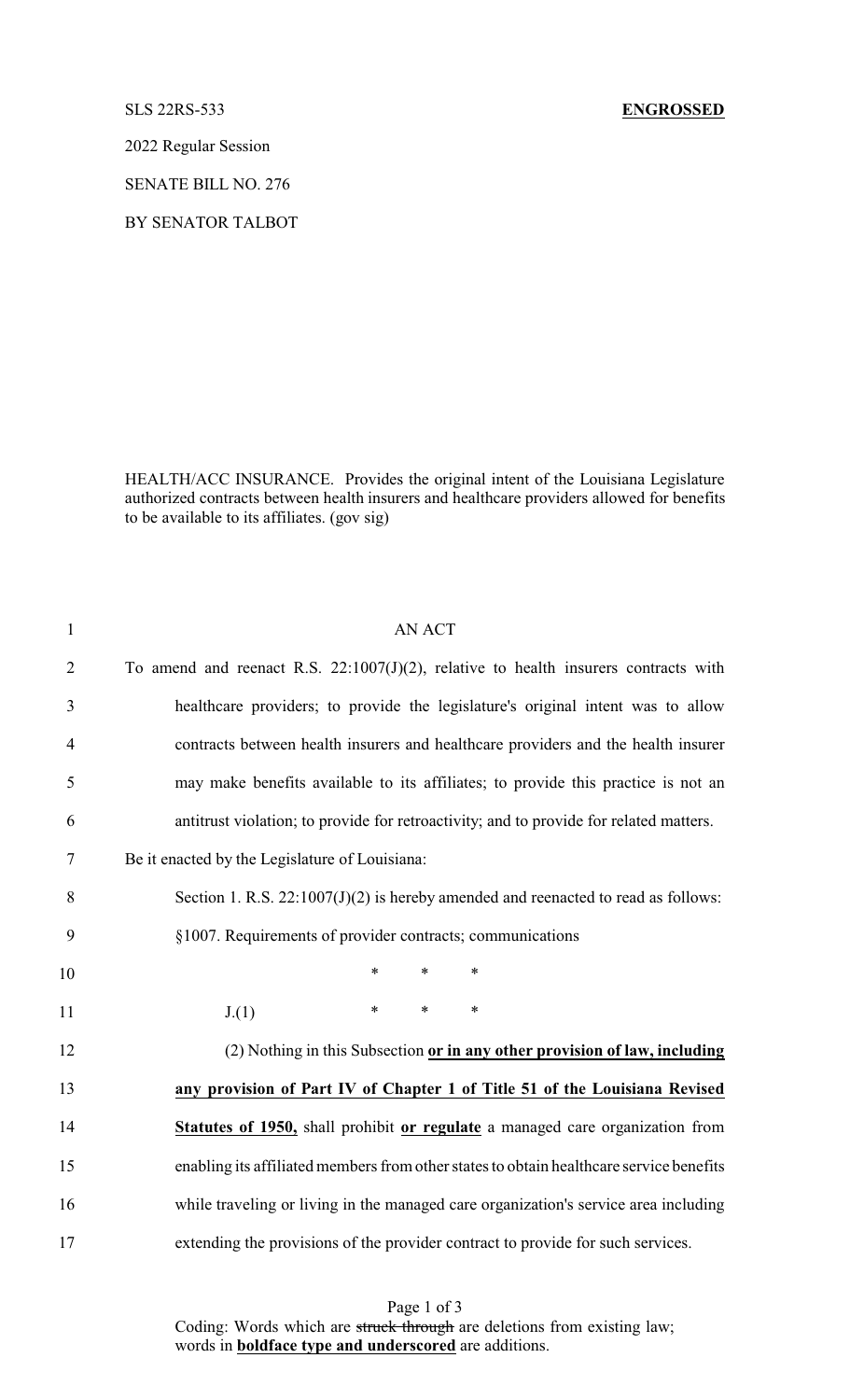| $\mathbf{1}$   | Section 2. The provisions of Section 1 of this Act are interpretative of the original           |
|----------------|-------------------------------------------------------------------------------------------------|
| $\overline{2}$ | intent of R.S. 22:1007(J)(2), as enacted by Acts 2016, No. 265 because the phrase "nothing      |
| 3              | in this Subsection shall prohibit" is a double-negative and a term of art used in Louisiana     |
| $\overline{4}$ | statutes, as a double -negative term of art, it means that anything following the "nothing in   |
| 5              | this Subsection" language is intended to grant positive rights.                                 |
| 6              | Section 3. The provisions of this Act are reflective of what has always been                    |
| $\tau$         | Louisiana law and therefore shall be retroactive and shall be applicable to all claims existing |
| 8              | or actions pending on its effective date and to all claims or actions filed on or after its     |
| 9              | effective date.                                                                                 |
| 10             | Section 4. This Act shall become effective upon the signature of the governor or, if            |
| 11             | not signed by the governor, upon expiration of the time for bills to become law without         |
| 12             | signature by the governor as provided by Article III, Section 18 of the Constitution of         |
| 13             | Louisiana. If vetoed by the governor and subsequently approved by the legislature, this Act     |
| 14             | shall become effective on the date following such approval.                                     |

The original instrument and the following digest, which constitutes no part of the legislative instrument, were prepared by Beth O'Quin.

**DIGEST** SB 276 Engrossed 2022 Regular Session Talbot

Present law provides nothing in this law prohibits a managed care organization from enabling its affiliated members from other states to obtain healthcare service benefits while traveling or living in the managed care organization's service area including extending the provisions of the provider contract to provide for such services. Prohibits or regulates a managed care organization from enabling its affiliated members.

Proposed law retains present law but adds or any other provision of law, including any provision of Part IV of Chapter 1 of Title 51 of the Louisiana Revised Statutes of 1950, can regulate present law.

Proposed law provides present law was intended to grant positive rights.

Proposed law provides the provisions of present law are retroactive and are applicable to all claims existing or actions pending on its effective date.

Effective upon signature of the governor or lapse of time for gubernatorial action.

 $(Amends R.S. 22:1007(J)(2))$